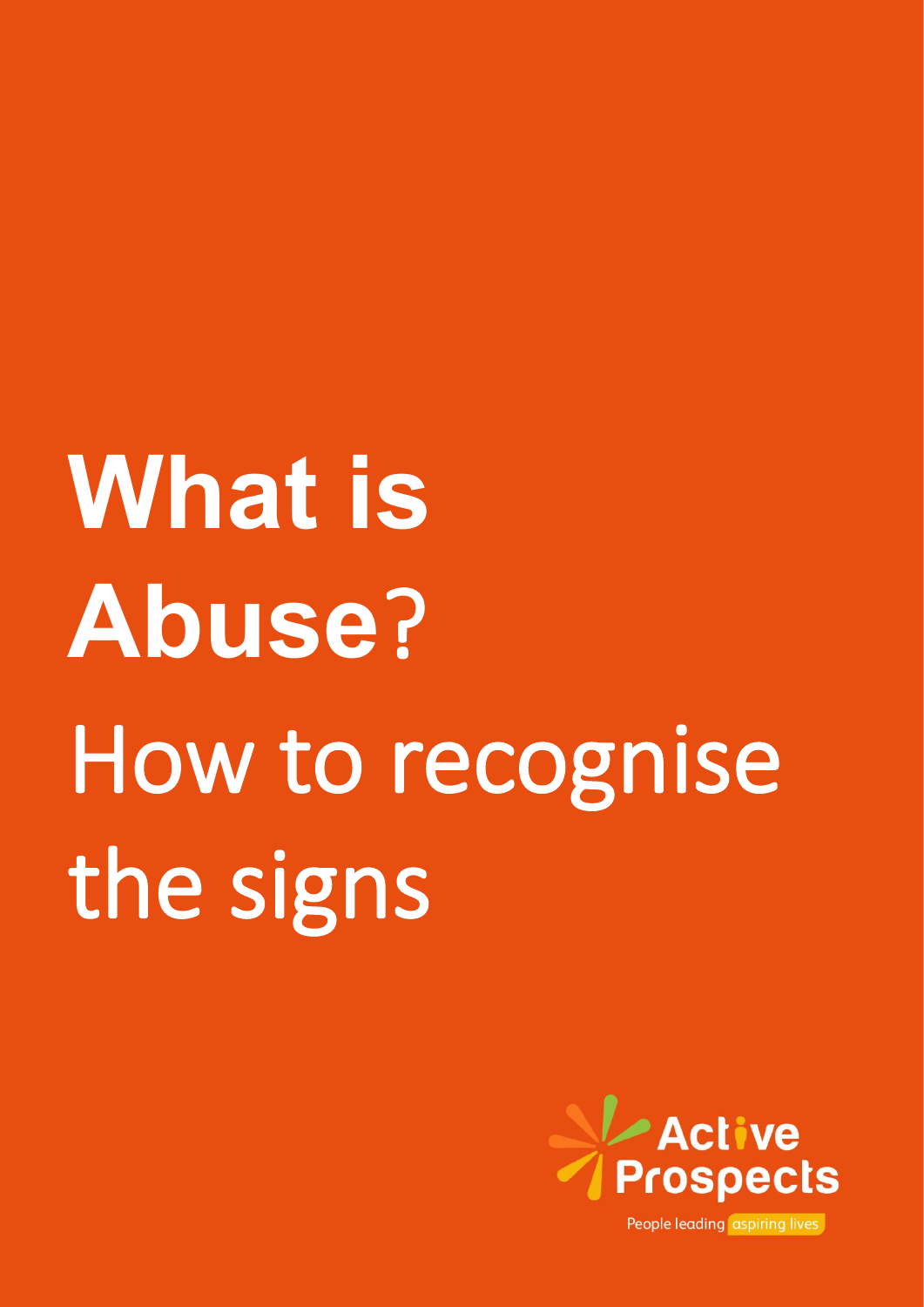

## Financial Abuse

Financial or material abuse can take many forms including

Fraud

Taking out loans in your name

Using your store card or other property without persmision

Making calls from your phone

Theft stealing your money

Not giving you money for things you need

Not paying your bills for you

Eating your food

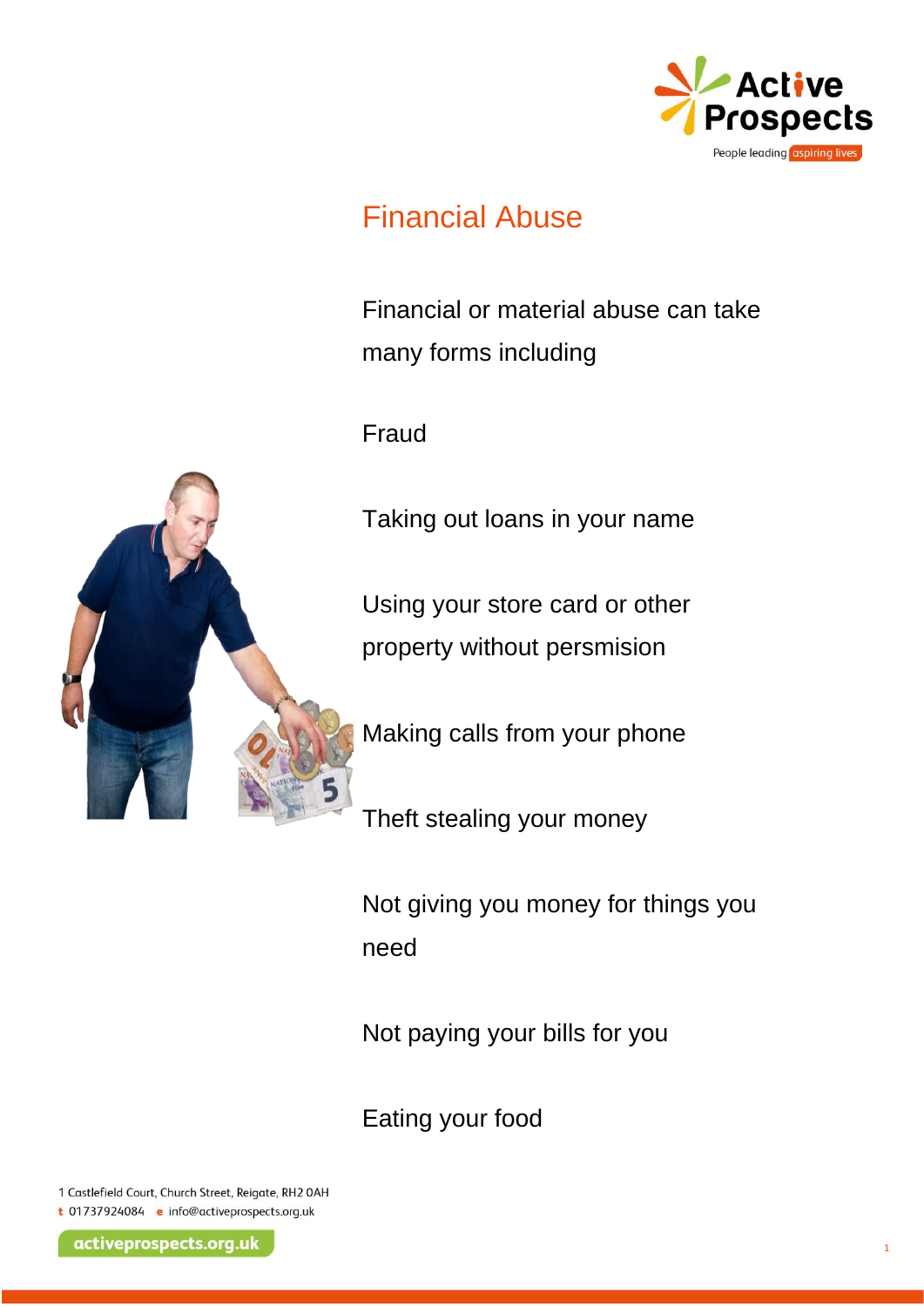

## Sexual Abuse

Sexual abuse is when someone is **forced, pressurised** or **tricked** into taking part in any kind of sexual activity with another person.



Examples of sexual abuse include:

Being touched in a way you don't like without giving permission or consent

Someone flashing or exposing themselves to you online or offline

Kisses or touches that you do not want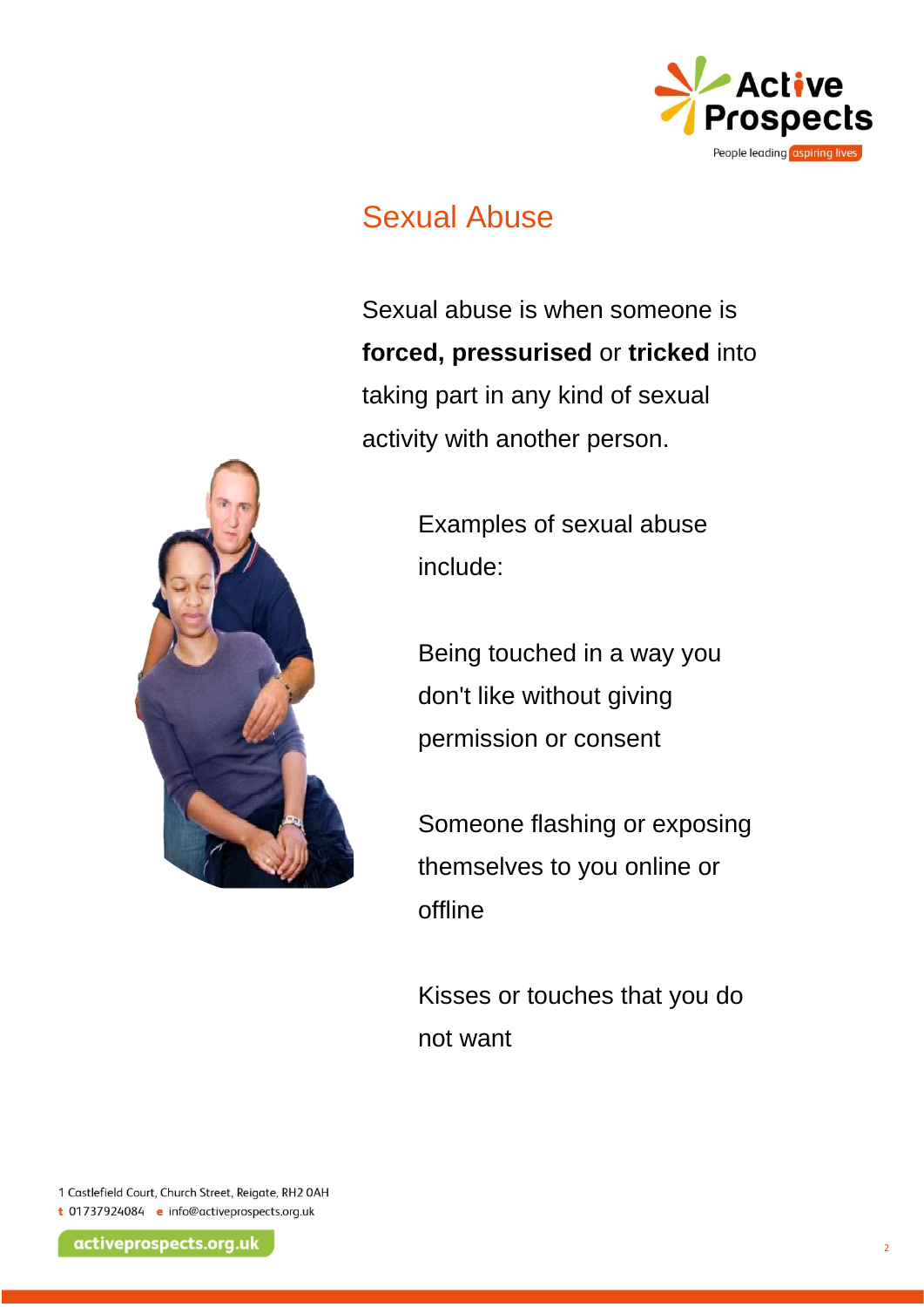

Having sex when you do not want to ( lack of consent ) Rape

Sending you sexy pictures or messages which you do not want

Forcing you to watch pornography



# Emotional Abuse

Emotional abuse is a way to control another person this can be through

Monitoring and controlling who you spend time with

Isolating you from your friends and family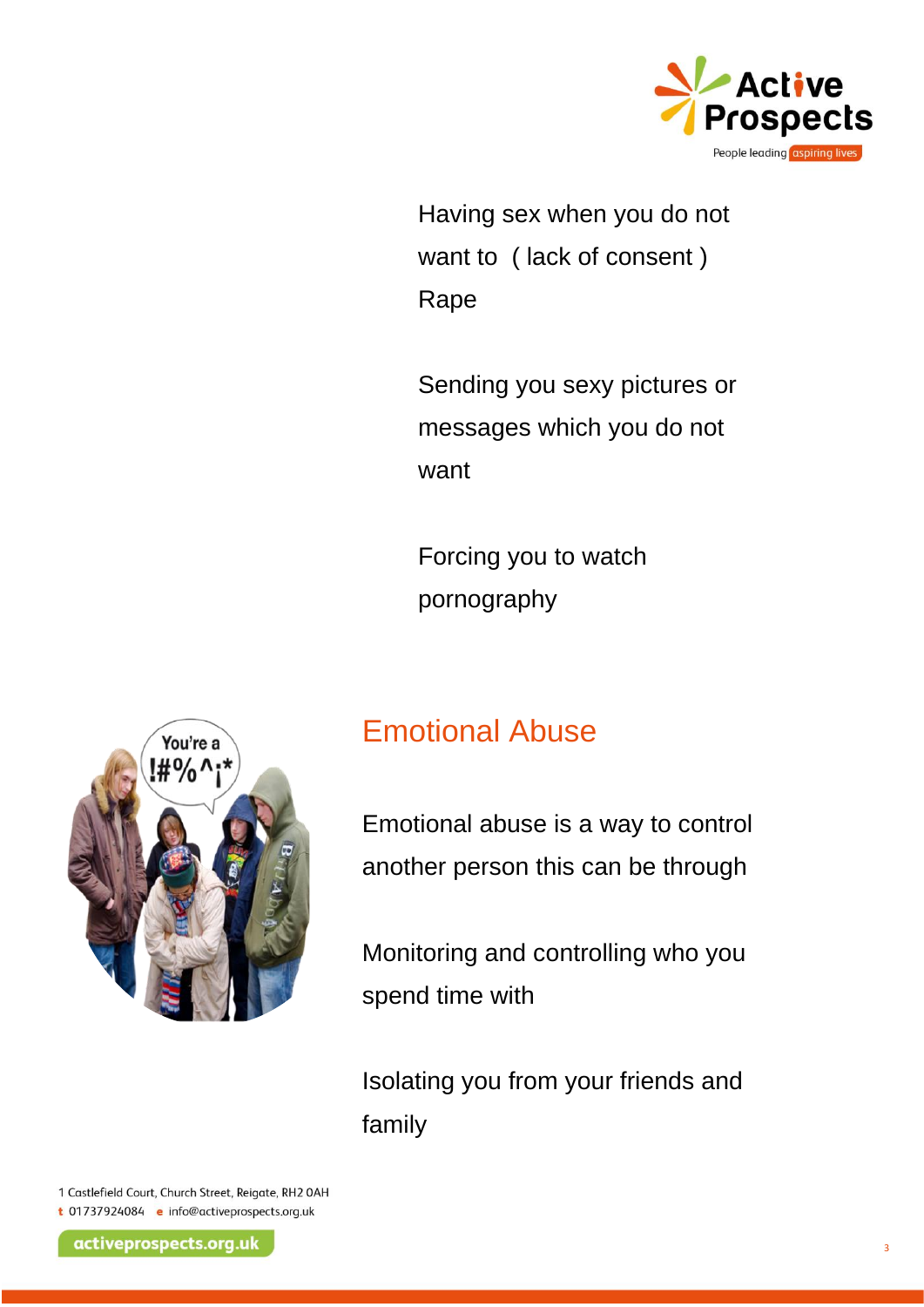



Threatening you, or your loved ones

Taking your money

Extreme jealousy and accusing behaviour

Ridiculing or teasing you

Delivering constant critisism

Refusing to let you spend time alone

Gaslighting – making you doubt your perceptions and experiences

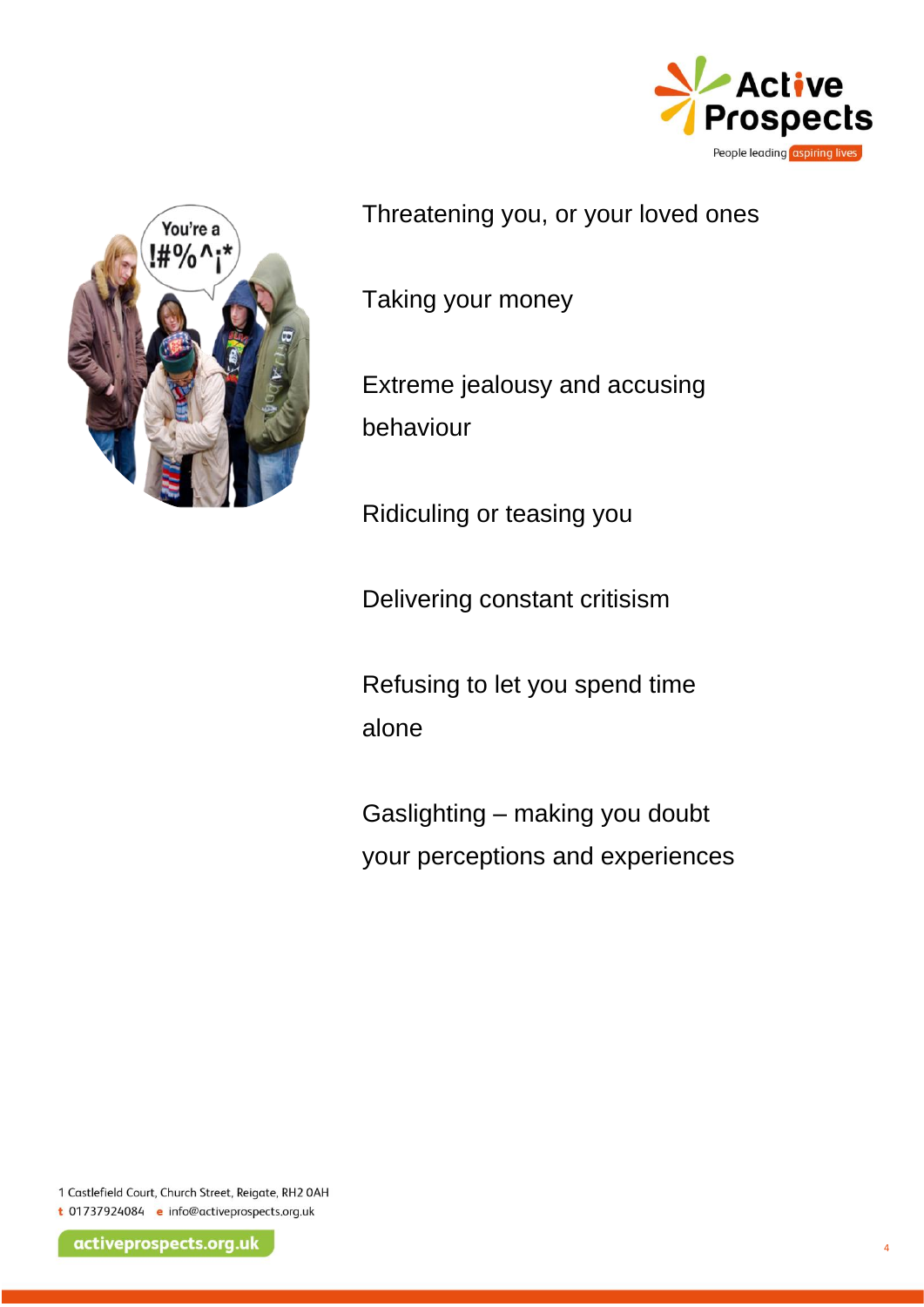

# **Discrimination**

Discrimination is when a [person](https://simple.wikipedia.org/wiki/Person) is treated unfairly or badly because the person is one of a particular group.

You might be discriminated against because of your

[Age](https://simple.wikipedia.org/wiki/Aging)

Gender

Marriage or civil partnership

Pregnancy

Race

Religion

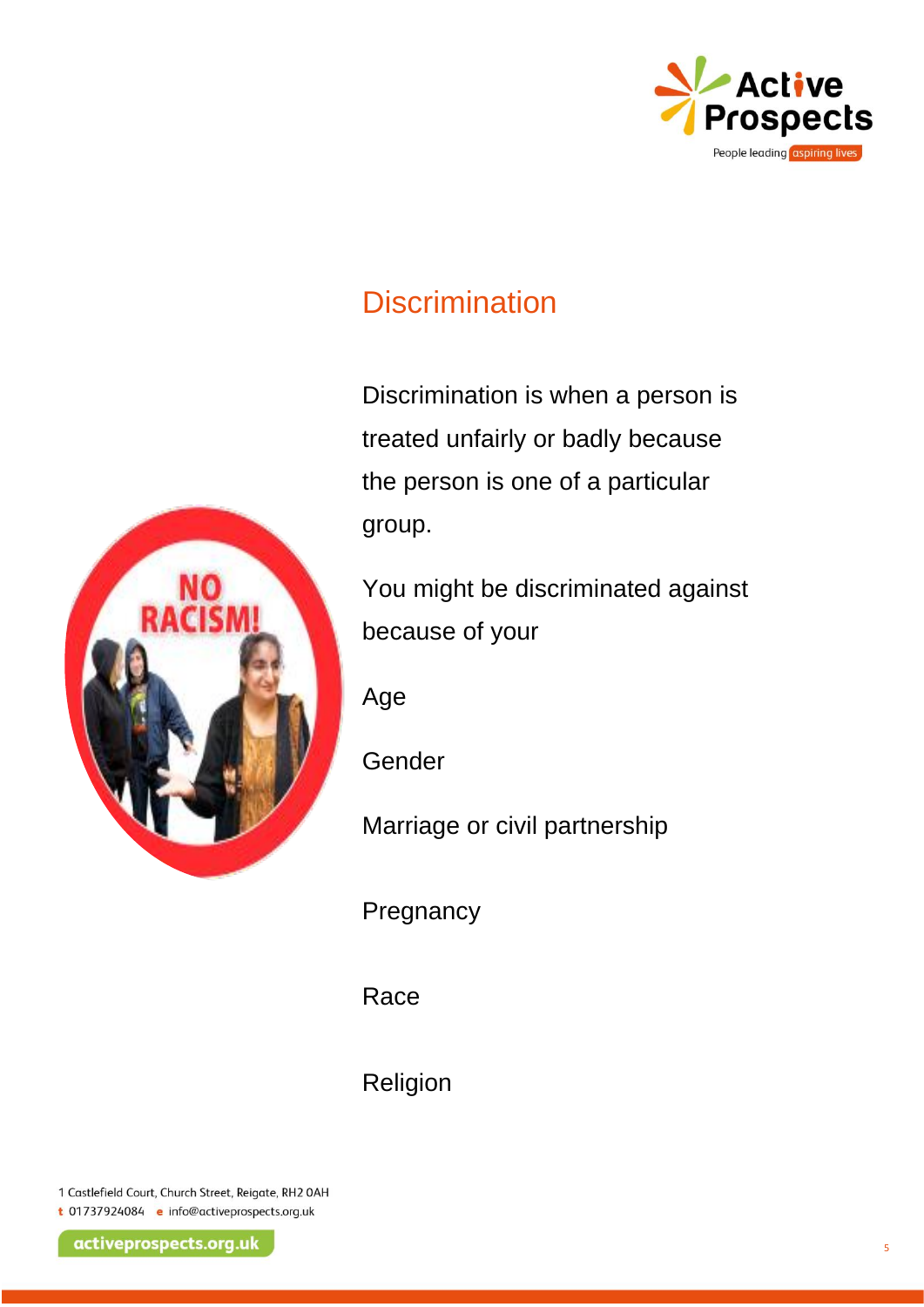



### **Disability**

## Gender reassignment

Discrimination can take many forms. It can include not being hired for a job, being paid less [money](https://simple.wikipedia.org/wiki/Money) than others at the same job, being refused a [home](https://simple.wikipedia.org/wiki/Home) or [apartment,](https://simple.wikipedia.org/wiki/Apartment) [teasing,](https://simple.wikipedia.org/wiki/Teasing) [harassment,](https://simple.wikipedia.org/wiki/Harass) or simply being treated differently than other people.

# Physical Abuse

Physical Abuse includes

Hitting or slapping

Use of weapons

Kicking



activeprospects.org.uk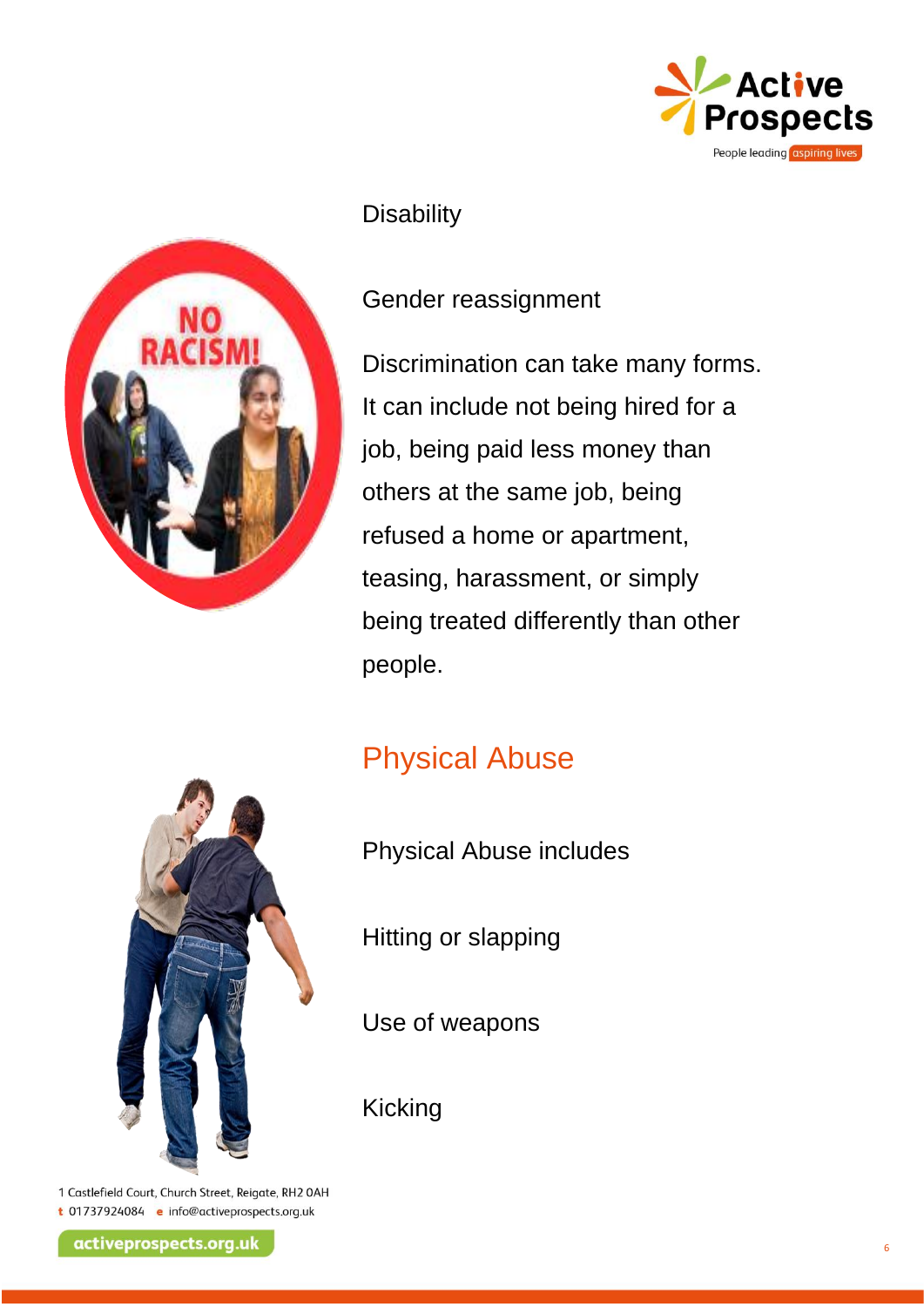

Burning

Pinching

Pulling your hair

Holding you down

Choking or strangling

**Throwing things** 

Force feeding or denying you food

Using objects that could hurt you

Invading your personal space



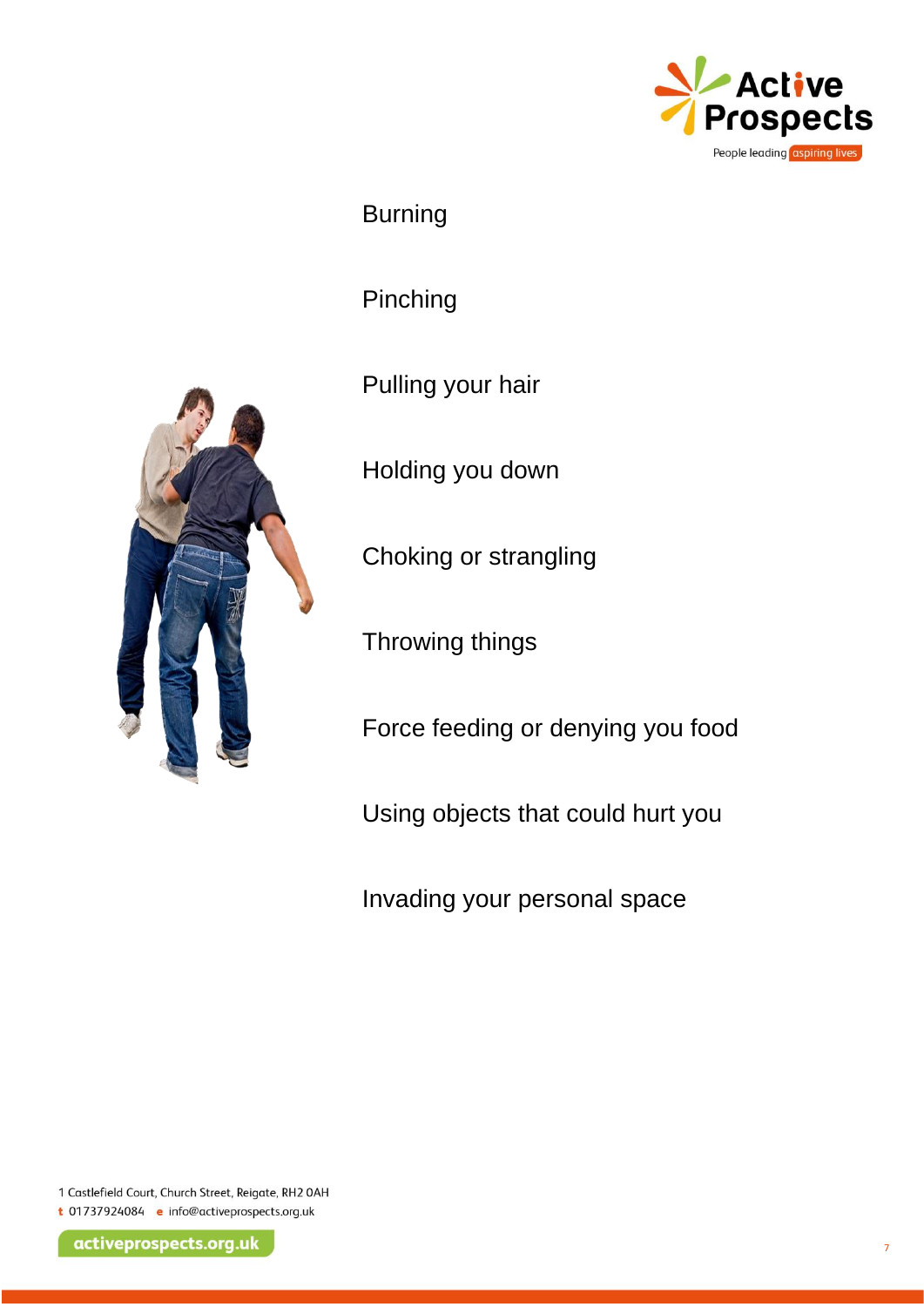



# **Neglect**

Neglect includes

Not being provided with enough food or with the right kind of food

People not taking care of you.

Leaving you without help to wash or change

Leaving you in dirty or wet clothes,

Not getting you to a doctor when you need one

Not making sure you have the right medicines

Not giving you choices

Doing other things when supposed to be providing support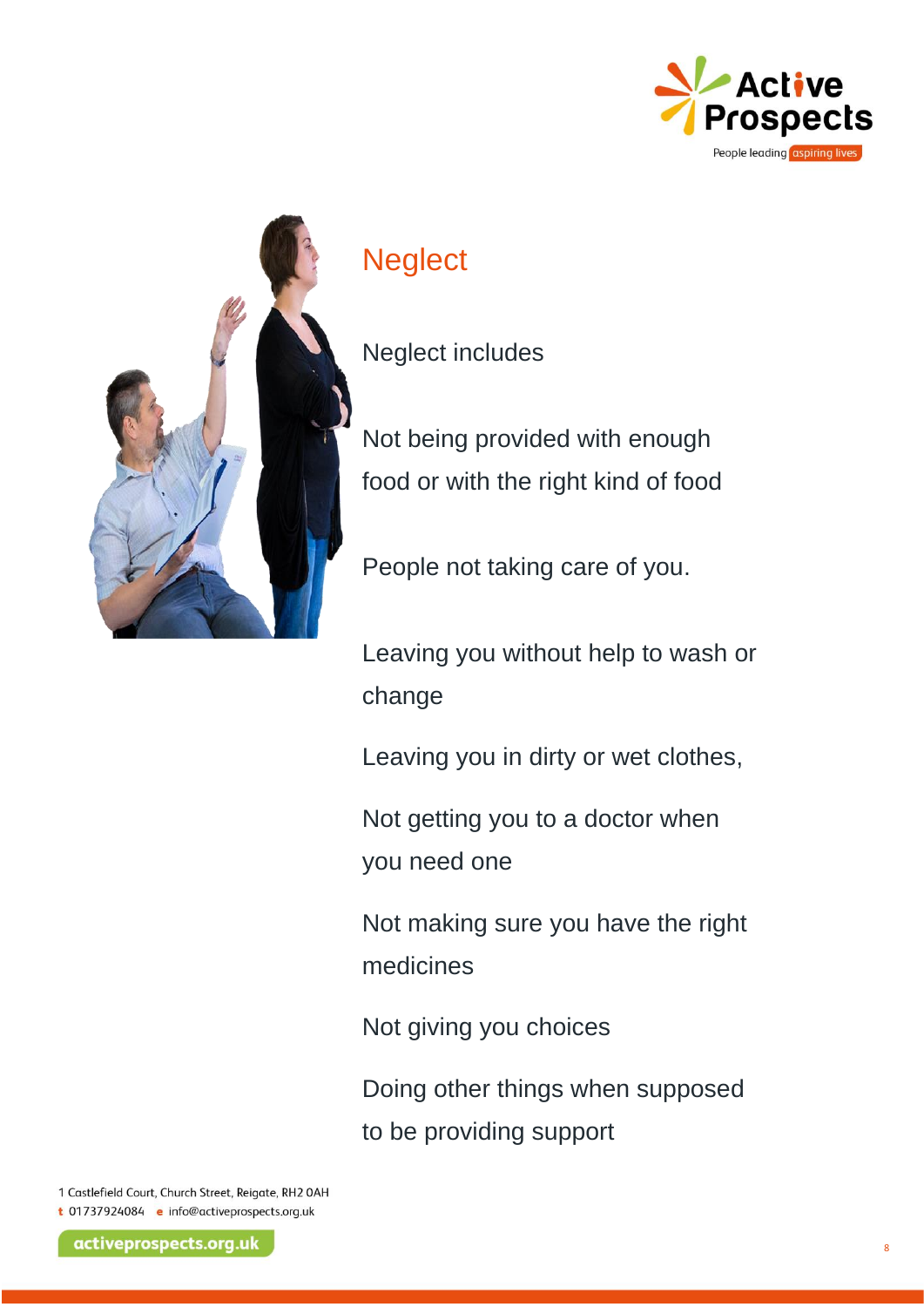

Talking on the phone and ignoring your needs

Self-neglect is when you become ill because you are not looking after yourself

# Domestic Violence



Is abuse committed by a family member or partner.

It can involve

Hurting you

Putting you down

Isolating you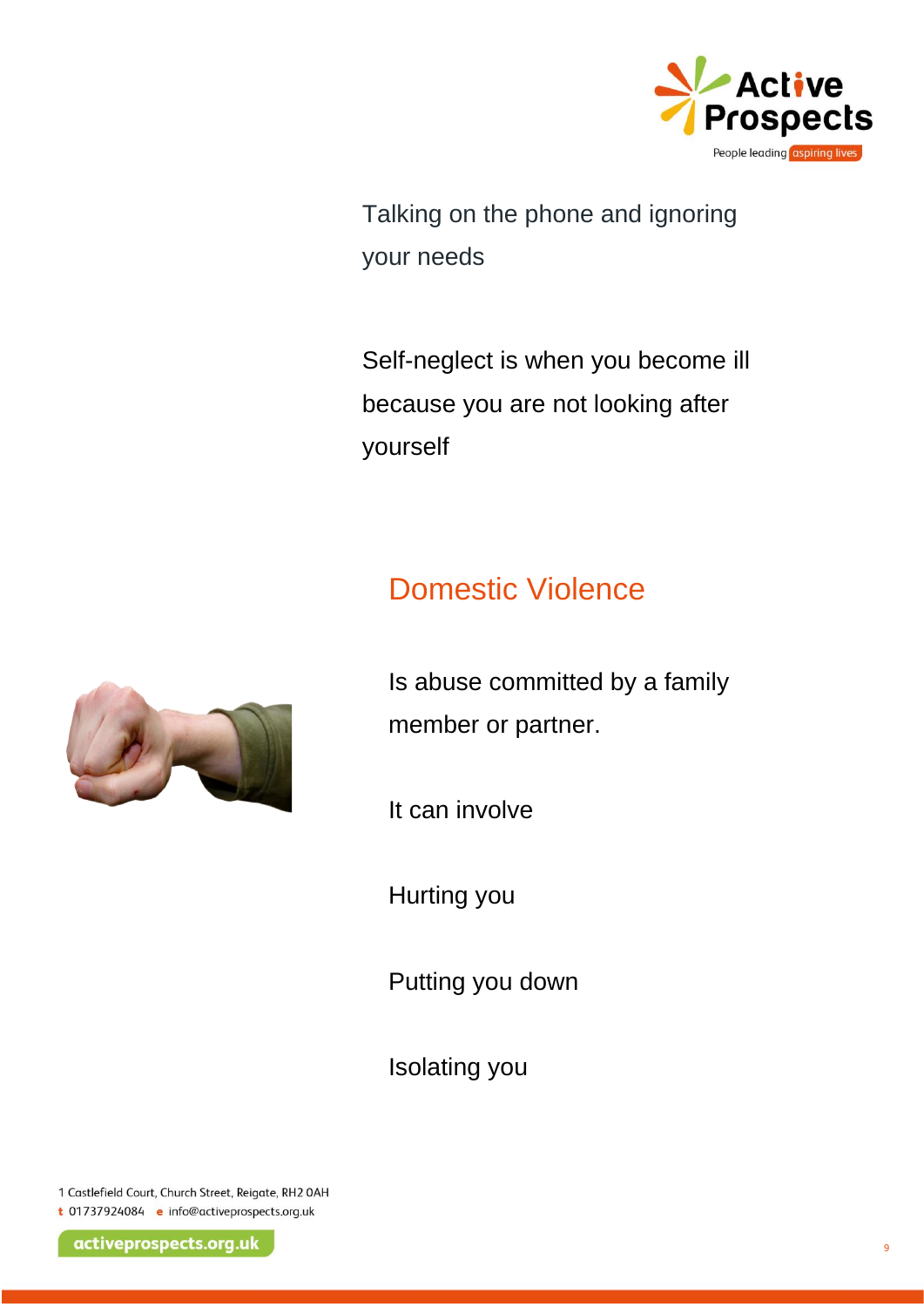

Stopping you doing things you enjoy

Controlling where you go

Controlling who you see/checking your phone

Bullying behaviour

**Stalking** 

Stopping you working

Taking your money

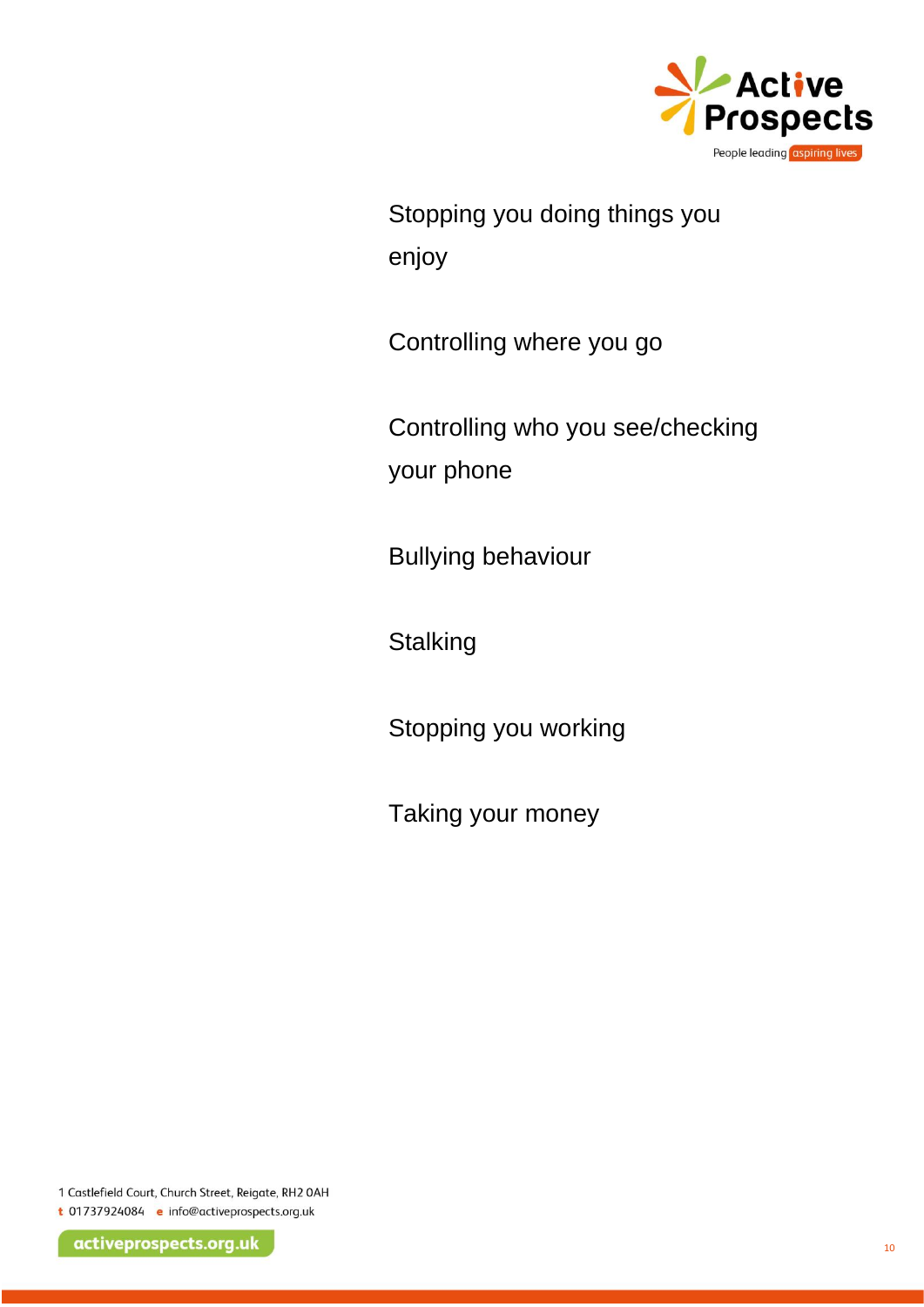

# Modern Slavery



Restricting where you can go

Violence

Being forced to do jobs you don't want to do

Being made to live in a certain place

1 Castlefield Court, Church Street, Reigate, RH2 0AH t 01737924084 e info@activeprospects.org.uk

**ARARARARARA MESSEES** 

E 1 OF VICTIMS *\*\*\*\*\**\*\*

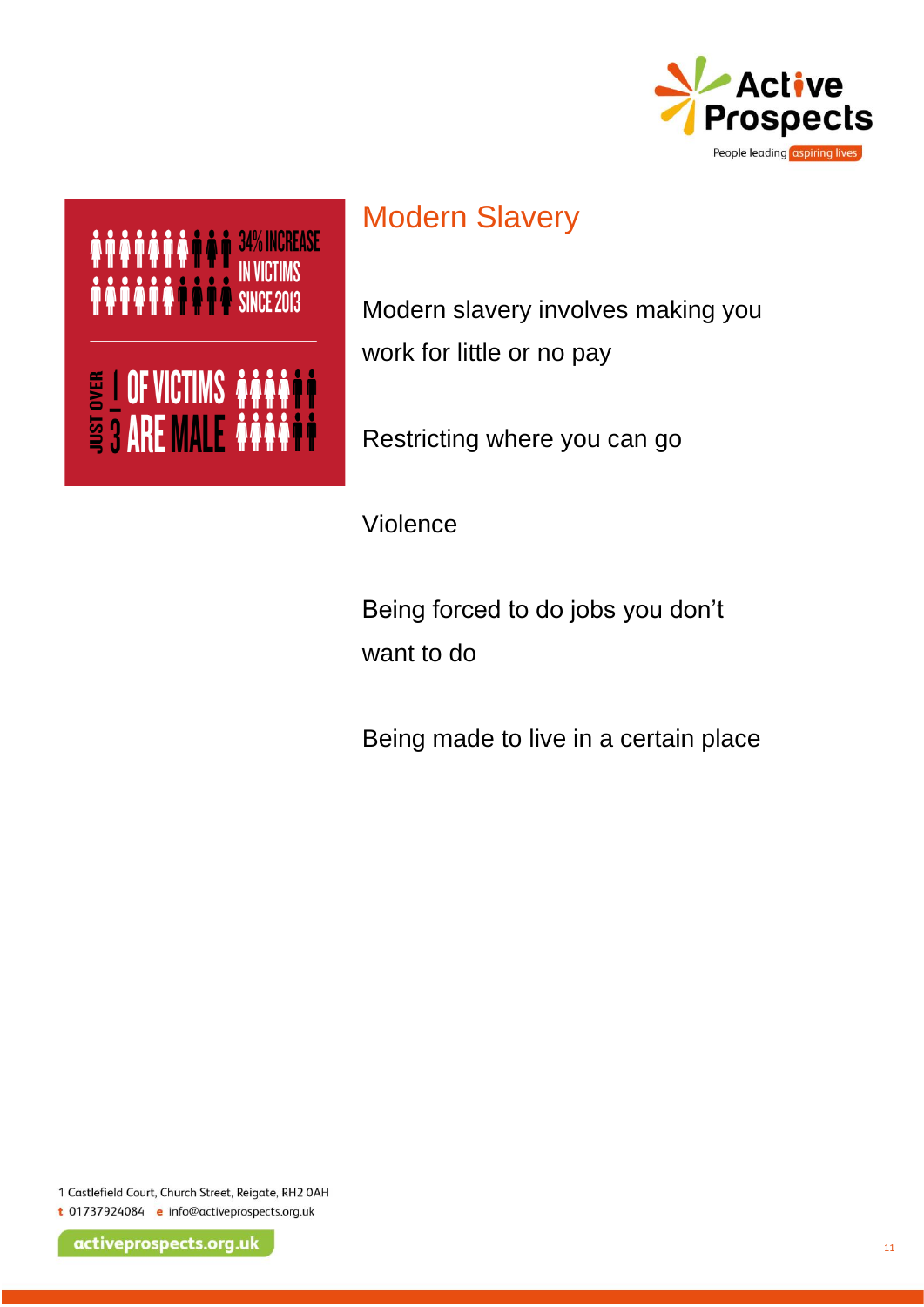

## What to do



If you think you are or know someone who is being abused, what can you do?

Tell someone you trust.

Seek help

If you are in immediate danger call 999

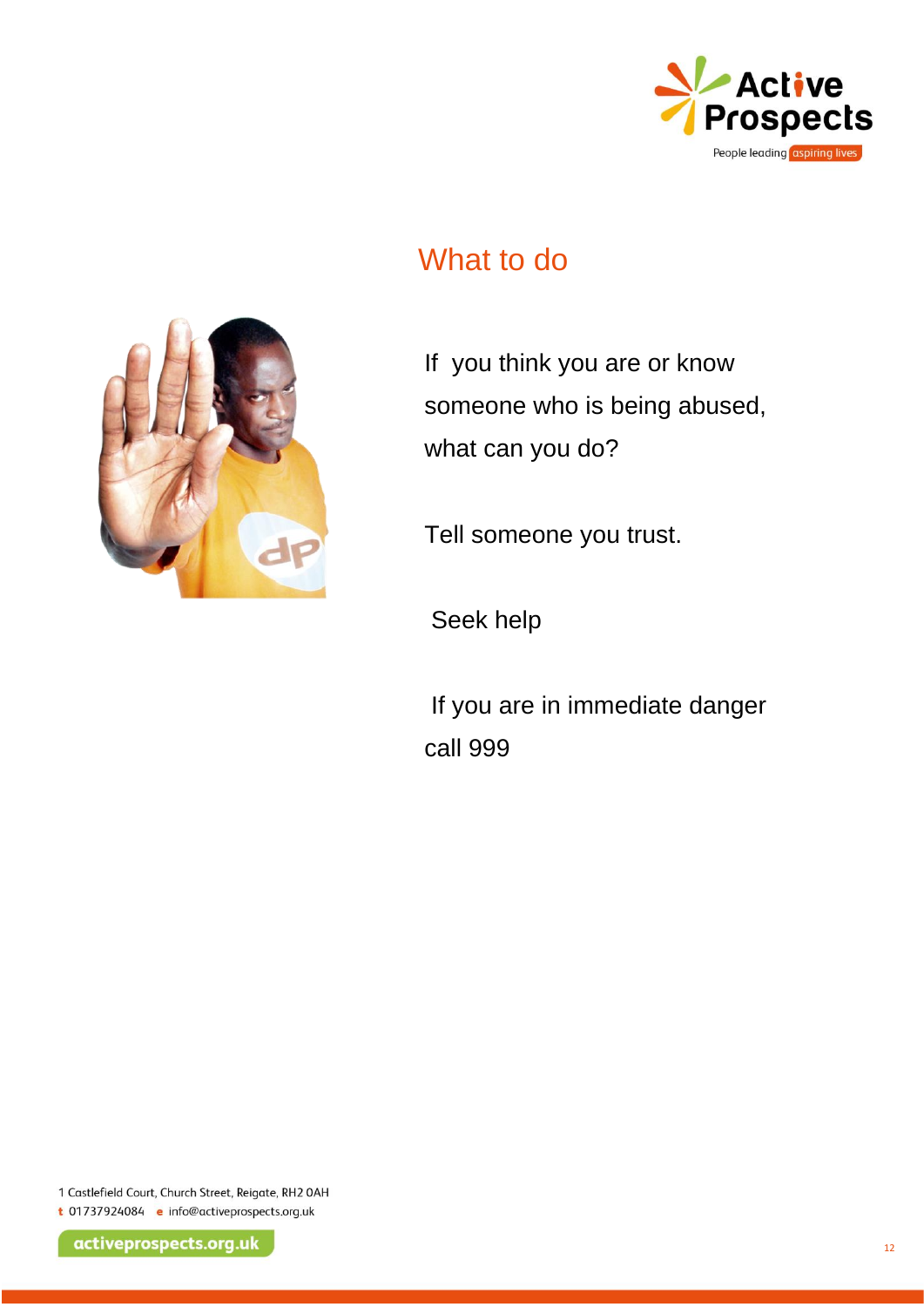

If you are being abused, or see it happening to someone else, you must tell your support worker or call

Active Prospects on (01737) 924084.

If this it is out of hours contact

On Call Manager 07412037474

Director of Care 07825507214

If you or someone is in immediate danger call 999



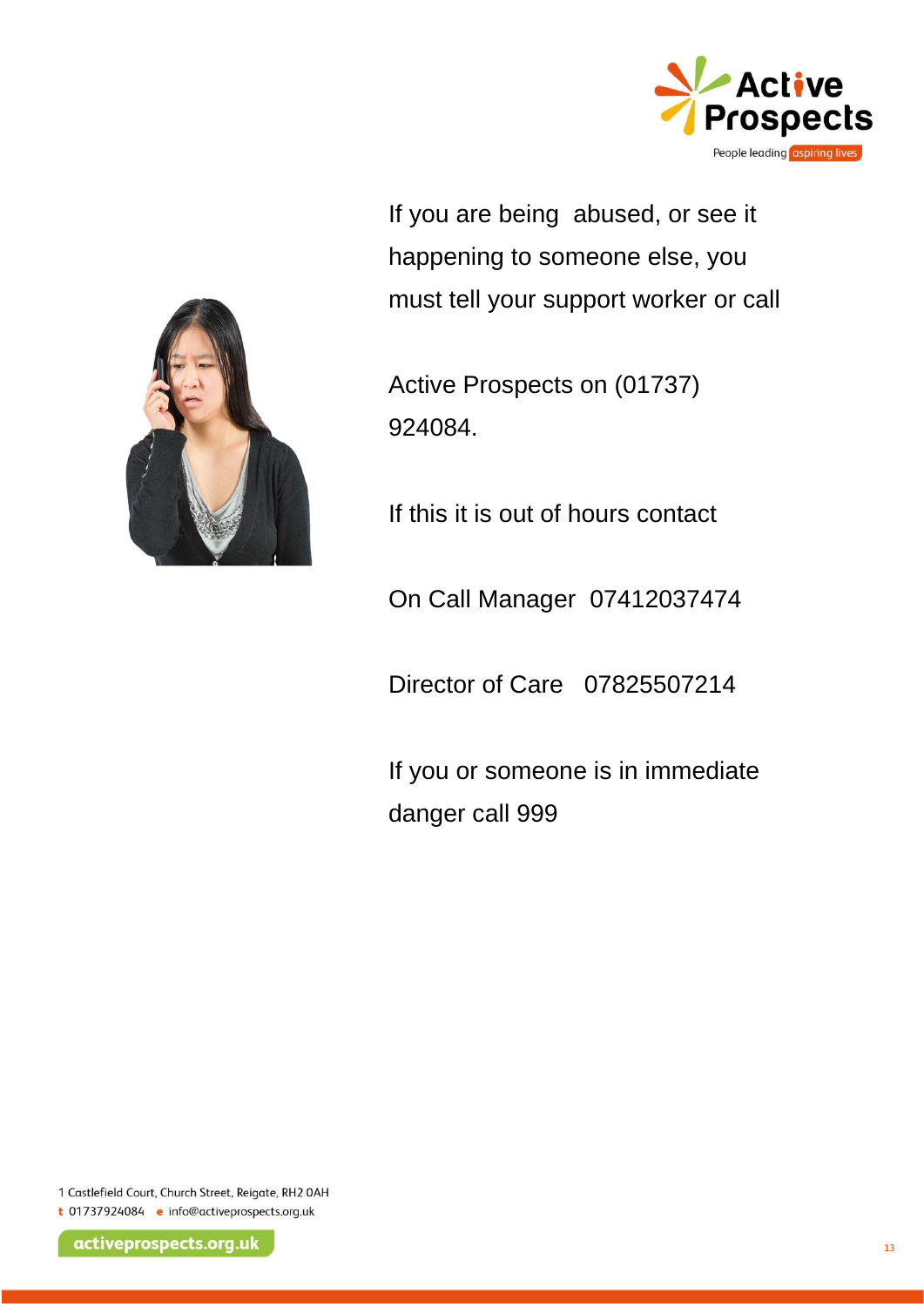



## **What happens next?**

Social services will talk to you about what you has happened.

They will ask what you want to happen to be safe.

You can ask for support to help you decide what you want to happen.